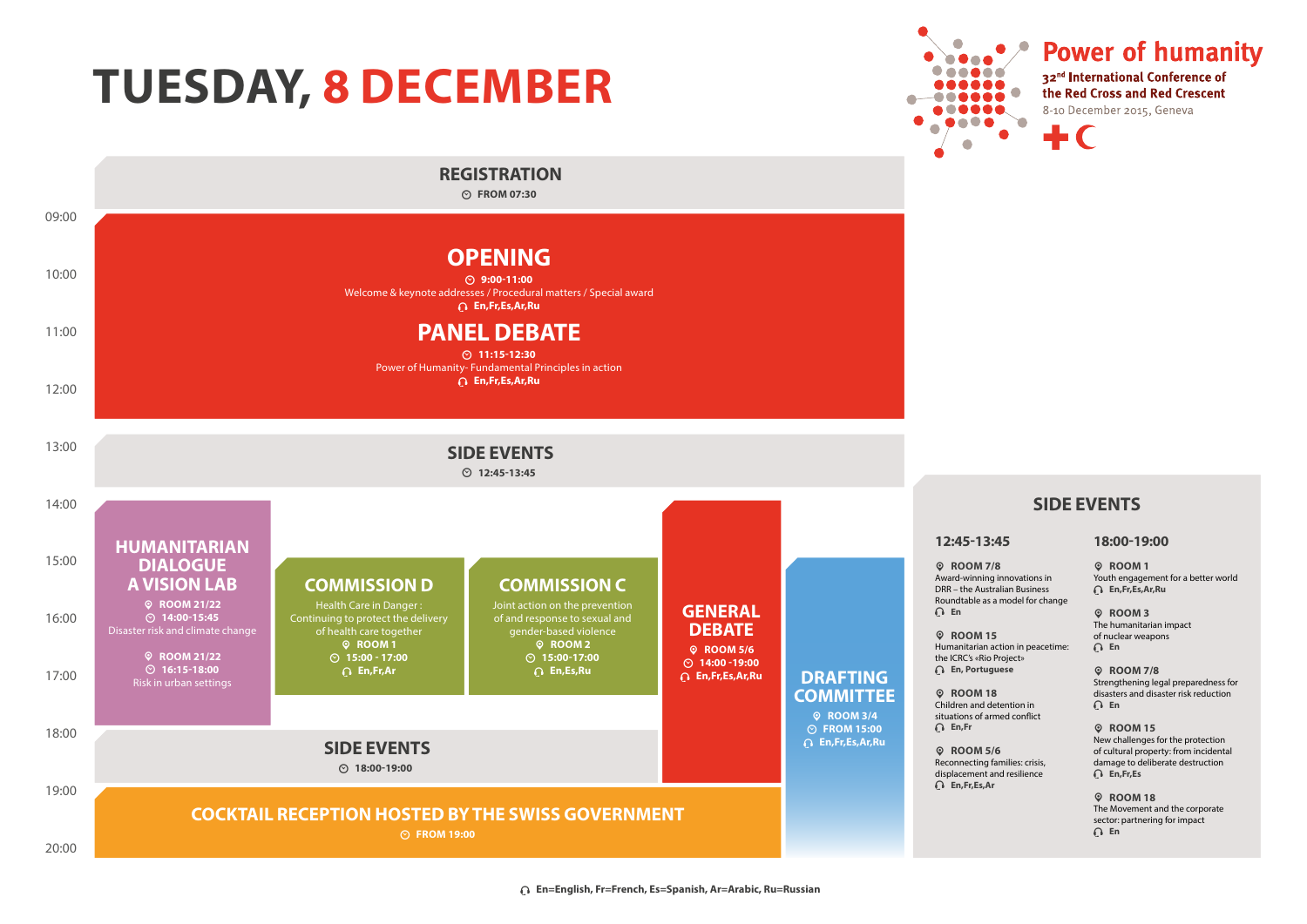## **WEDNESDAY, 9 DECEMBER**





#### **SIDE EVENTS**

**12:15 – 13:15** ӎ **ROOM 1** Counterterrorism measures and humanitarian action ю **En,Fr,Ar** ӎ **ROOM 2** Migration: an emergency approach

or a commonplace phenomenon? ю **En** ӎ **ROOM 5/6** Tech4Resilience: How does technology impact community resilience? ю **En,Fr,Es,Ar** ӎ **ROOM 15** Ambulance and pre-hospital services operating in risk situations ю **En,Es,Ar** ӎ **ROOM 18** Casualty recording for recognition of victims and improved evaluation of harm in conflict ю **En**

ӎ **ROOM 2** Preventing and responding to sexual and gender-based violence in disasters ю **En,Fr,Es,Ar**

**18:00 - 19:00**  ӎ **ROOM 1** Civilian harm caused by explosive weapons in populated areas ю **En**

ӎ **ROOM 7/8** Responding to protection challenges in urban areas: lessons from conflict and displacement in towns and cities ю **En** ӎ **ROOM 15** Voluntary reporting

on national compliance with international humanitarian law ю **En**

ӎ **ROOM 18** Bridging international humanitarian and development financing ю **En**